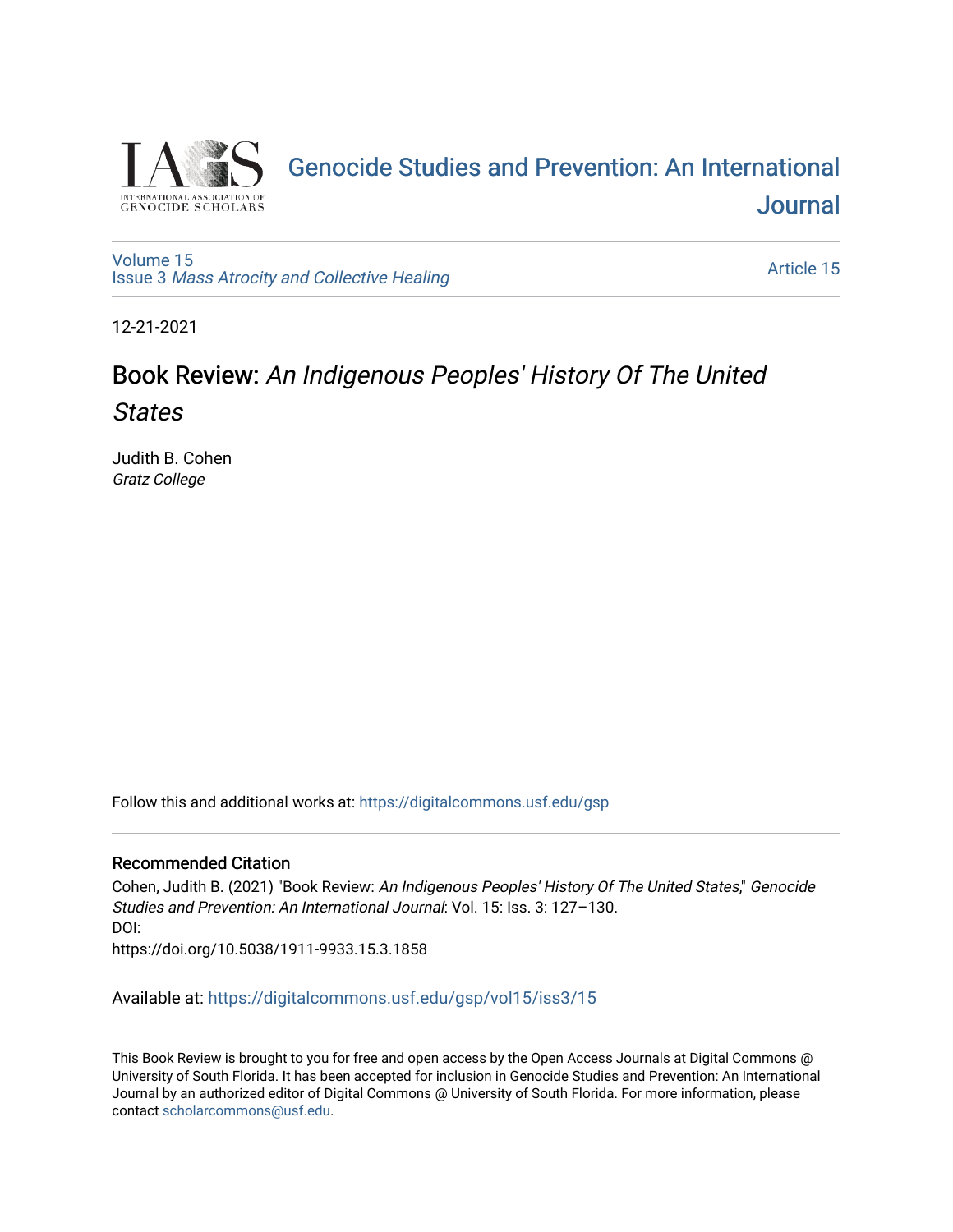**Judith B. Cohen** *Gratz College Melrose Park, Philadelphia, U.S.A.*

*An Indigenous Peoples' History of The United States* Roxanne Dunbar-Ortiz Boston, Beacon Press, 2015 297 Pages; Price: \$16.00 Paperback

Reviewed by Judith B. Cohen Gratz College

In *The Purpose of Education,* Martin Luther King Jr., wrote:

<span id="page-1-5"></span><span id="page-1-4"></span>…Education must enable one to sit and weigh evidence, to discern the true from the false, the real from the unreal, and the facts from the fiction. The function of education, therefore, is to teach one to think intensely and critically.[1](#page-1-0)

King's words resonate when reading Roxanne Dunbar-Ortiz's *An Indigenous Peoples' History of The United States* which documents the centuries long reluctance for Americans to confront the legacies of settler-colonialism. This thought-provoking book belongs in every classroom, library, and American home. It offers a carefully researched text that reframes hundreds of years of myths, lies, and the concept of American exceptionalism that our educational institutions and culture have embraced and accepted. Dunbar-Ortiz provides a new understanding of the truth that nearly three million people descend from the fifteen million Native peoples who once inhabited America have experienced extreme violence, exploitation, dispossession, and devastation. Dunbar-Ortiz's impetus for writing her book was to create a springboard to dialogue about history, the present reality of Indigenous peoples' experience and the meaning and future of the United States itself[.2](#page-1-1)

<span id="page-1-7"></span><span id="page-1-6"></span>It has only been within the last ten years that it has become possible to discuss Native American genocides as *hidden genocides* due to widespread denial that the Indigenous peoples' experiences amounted to genocide[.](#page-1-2)<sup>[3](#page-1-2)</sup> Anthropologists of previous generations defended genocidal encounters with Native Americans.<sup>[4](#page-1-3)</sup> More recently, historians and sociologists have reframed the narrative of western expansion clearing the path for a concrete study of the

<span id="page-1-0"></span><sup>&</sup>lt;sup>[1](#page-1-4)</sup> Martin Luther King Jr., "The Purpose of Education," in *The Papers of Martin Luther King, Jr. Volume I: Called to Serve, January 1929–June 1951*, eds. Clayborne Carson et al. (Stanford: University of California Press, 1992), 123–124.

<span id="page-1-1"></span>Roxanne Dunbar-Ortiz, *An Indigenous Peoples' History of The United States* (Boston: Beacon Press, 2015), xiii. [2](#page-1-5)

<span id="page-1-2"></span><sup>&</sup>lt;sup>3</sup>Chris Mato Nunca, "Historical Amnesia: 'The Hidden Genocide' and Destruction of the Indigenous Peoples of the United States," in *Hidden Genocides: Power, Knowledge, Memory*, eds. Alexander Laban Hinton et al. (New Brunswick: Rutgers University Press, 2013), 96–108; Douglas Irvin-Erickson et al., "Introduction: Hidden Genocides: Power, Knowledge, Memory," in *Hidden Genocides: Power, Knowledge, Memory*, eds. Alexander Laban Hinton et al. (New Brunswick: Rutgers University Press, 2013), 1–20.

<span id="page-1-3"></span>Alexander Laban Hinton, "The Dark Side of Modernity: Towards an Anthropology of Genocide," in *Annihilating* [4](#page-1-7) *Difference: The Anthropology of Genocide,* ed. Alexander Laban Hinton (Berkeley: University of California Press, 2002), 1–42; David Mayberry-Lewis, "A New World Dilemma: The Indian Question in the Americas," *Bulletin of the American Academy of Arts and Sciences* 46, no. 7 (1993), 44–59.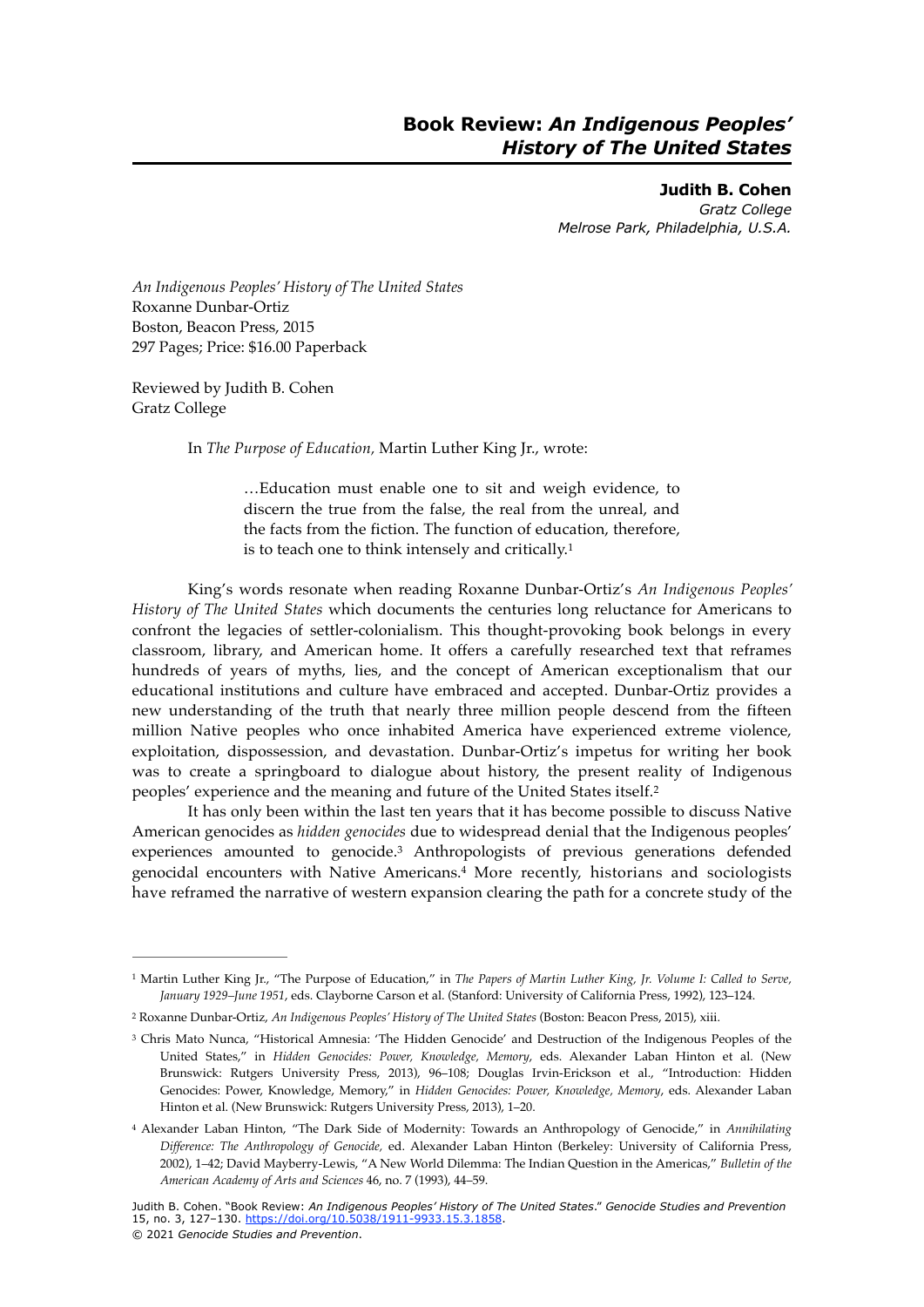<span id="page-2-8"></span><span id="page-2-7"></span>treatment of Native Americans as *genocide.*<sup>[5](#page-2-0)</sup> This was followed by a rediscovery of the importance of Native American case studies to be linked to Raphaël Lemkin's conceptualization of genocide.[6](#page-2-1) Roxanne Dunbar-Ortiz's masterfully written *An Indigenous Peoples' History of The United States*  must be included in the body of genocide canonical scholarship. She provides the United Nations' Convention on the Prevention and Punishment of the Crime of Genocide's definition of genocide adopted in 1948, "which notably did not become applicable to U.S. Indigenous peoples until the U.S.Senate ratified it in 1988."[7](#page-2-2) Through this lens she provides clear evidence of the genocide of the Native Indians.

<span id="page-2-10"></span><span id="page-2-9"></span>Dunbar-Ortiz's contribution is her revised periodization of U.S. history. Rather than starting with the Colonial and Revolutionary periods, she begins with (and follows) the Indigenous experience. Her shift provides an innovative baseline for American history and effectively reframes *traditional* American history to recount the Indigenous experience that was "subjected to colonization, dispossession, settler colonialism, and genocide."<sup>[8](#page-2-3)</sup> Dunbar-Ortiz's takes the reader on a chronological journey that exposes the pervasive myths, stereotypes, injustices, policies, ordinances, and legislation that led to genocide along with the whitewashing of American history that has become entrenched in the traditional narrative of American schools, and embraced by U.S. politicians, and the public. The author meticulously interweaves American folklore, literature, music, monuments, inscriptions, and the media that have reinforced the myths so that they "still persist, not for a lack of free speech or knowledge, but rather for an absence of motivation to ask questions that challenge scripted narrative's core of the origin story, with the key question being, how might acknowledging the reality of U.S. history work to transform society.["9](#page-2-4)

<span id="page-2-12"></span><span id="page-2-11"></span>The author structures the book into eleven thematic and mostly chronological chapters while juxtaposing the Native Indian's narrative against that of the conventual, and she proceeds to substantiate that the United States' foundations are based upon settler-colonialism that, "as an institution or system, requires violence to attain its goals.["](#page-2-5) $10$  The journey is at once dynamic, enlightening, and sobering. By the book's conclusion, the reader is better equipped to compare and contrast both narratives.

<span id="page-2-13"></span>Dunbar-Ortiz immediately draws in the reader by challenging the myth of American multiculturalism symbolized by Woody Guthrie's classic, "This Land Is Your Land," against the harsh reality of manifest destiny for the white Anglo population.<sup>11</sup> She dismantles the myth of Europeans encountering a vast wilderness of primitive and savage people, gifting her reader with the description of a highly complex, unique, spiritual, and advanced agrarian civilization that existed for thousands of years prior to Columbus' claim to discovering a *New World*. She traces the deep roots and foundations of white supremacy and genocidal colonization to the Crusades' religious zealotry, the racial purity laws of the Inquisition, and the emergence of European land privatization that resulted in the peasant class's self-righteous quests for taking *free lands*, gold, and abundant natural resources abroad. She disputes scholarship claiming the

<span id="page-2-6"></span> $11$  Ibid., 3.

<span id="page-2-0"></span><sup>&</sup>lt;sup>[5](#page-2-7)</sup> Frank Chalk and Kurt Jonassohn, *The History and Sociology of Genocide* (New Haven: Yale University Press, 1990); Annette James, ed., *The State of Native American Genocide, Colonization and Resistance* (Boston: South End Press, 1992); David Wallace Adams, *Education for Extinction: American Indians and the Boarding School Experience* (Lawrence: University of Kansas Press, 1995); and David E. Stannard, *American Holocaust: Columbus and the Conquest of the New World* (Oxford: Oxford University Press, 1992).

<span id="page-2-1"></span>Douglas Irvin-Erikson, *Raphaël Lemkin and the Concept of Genocide* (Philadelphia: University of Pennsylvania Press, [6](#page-2-8) 2017); and Michael Bryant, "Canaries in the Mineshaft of American Democracy: North American Settler Genocide in the Thought of Raphael Lemkin," *Genocide Studies and Prevention: An International Journal* 14, no.1 (2020) 5.

<span id="page-2-2"></span>Dunbar- Ortiz, *An Indigenous Peoples' History of The United States*. [7](#page-2-9)

<span id="page-2-3"></span><sup>&</sup>lt;sup>[8](#page-2-10)</sup> Ibid., xiii.

<span id="page-2-4"></span><sup>&</sup>lt;sup>[9](#page-2-11)</sup> Ibid., 3.

<span id="page-2-5"></span> $10$  Ibid., 8.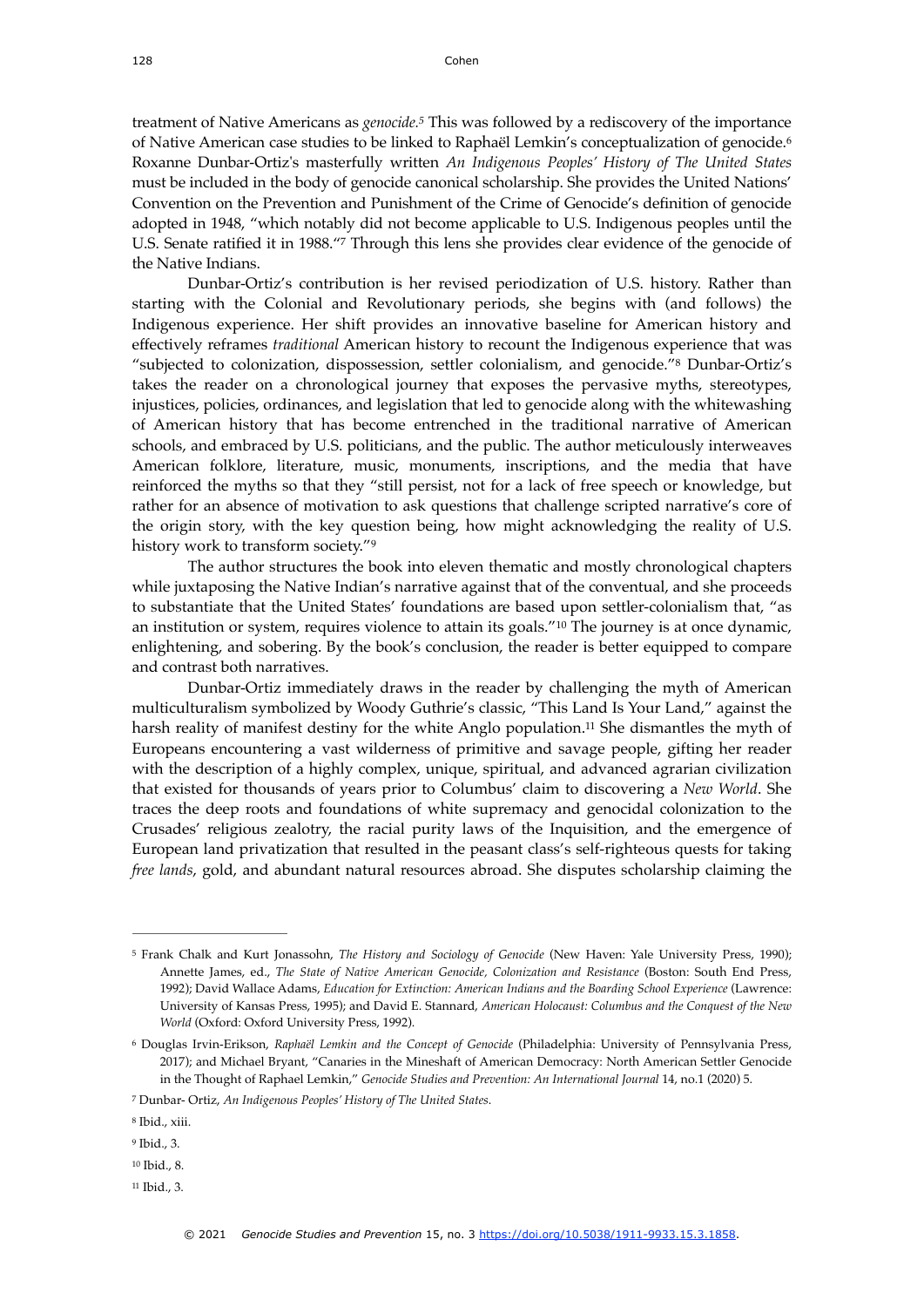<span id="page-3-9"></span><span id="page-3-8"></span><span id="page-3-7"></span>termination of Indigenous peoples was primarily from contracted disease, $12$  and examines the religiosity underlying revered American documents, pledges and oaths, calling this cult-like adherence *an anomaly* originating from Ulster Scots' Calvinist notions of divine exceptionality that served to justify the conquest and domination of those *destined* to inherent dark skin.<sup>[13](#page-3-1)</sup> She dispels the myth of a *natural* territorial expansionism describing policies sanctioning the unlimited brutal warfare that "destroyed Indigenous villages and fields causing starvation, the killing of unarmed civilians."<sup>[14](#page-3-2)</sup> Expansion was not merely battles against random individuals but an intentional destruction of a national group. Dunbar-Ortiz's description of the genocidal roles of the founding fathers and settler rangers*,* as well as the Native Indian resistance after British withdrawal, is eye-opening. She defines Jackson's life as a *career of genocide*, exploring the Trail of Tears where sixteen thousand Cherokees were forced from their land with half perishing. In criticizing the glorification of Jackson and his militia, she contends that Jackson set a dangerous precedent for future presidents. She magnifies the pernicious continuation of manifest destiny throughout the Southwest and into California, highlighting the overt racism of Walt Whitman's support for the U.S. war against Mexico in 1846. Throughout the book, Dunbar-Ortiz demonstrates how famous poets and writers such as Whitman, Poe, Longfellow, Thoreau, Hawthorne, and Melville reinforced the consensual narrative throughout popular culture.[15](#page-3-3) Dunbar-Ortiz goes on to describe the resistance and devastation of the Indigenous people prior to and after the Civil War, the subsequent slaughter of the buffalo, broken treaties, massacres, and enslavement that weakened and displaced thousands of Indigenous peoples to pathetic reservations. Her account of Wounded Knee and the resistant Ghost Dance movement is poignant and haunting. She takes the reader to the present, focusing on U.S. corporate capitalism, industrialization, militarism, and economic self-interests that necessitate warfare and continues to mirror the historical treatment of Native Indians.<sup>[16](#page-3-4)</sup> She highlights modern Native Indian leadership and the idea that *survivance* is an *active presence* that enables the continuance of Indian narratives and supports present movements for Indigenous reparations, sovereignty and self-determination.<sup>[17](#page-3-5)</sup> She concludes with a call to acknowledge the past, take responsibility, and move towards repairing an ailing world.

<span id="page-3-13"></span><span id="page-3-12"></span><span id="page-3-11"></span><span id="page-3-10"></span>Dunbar-Ortiz's eleven chapters provide overwhelming evidence for the charge of genocide against the Indigenous peoples. Each chapter is simultaneously riveting, heartbreaking, and enlightening. While difficult to isolate a single most compelling chapter, Chapter One, Follow The Corn*,* exquisitely personifies "the magnitude of what was lost to all humanity."<sup>[18](#page-3-6)</sup> Dunbar-Ortiz helps the reader appreciate the rich tapestry of life and culture that preceded Columbus when land and harmony were regarded as most sacred. This is germane as we now confront a planet polluted and in crisis, a fractured global, and a militarized community that already has the capacity to annihilate all life with the push of a button. Her call for us to partner with Native Americans who can provide the wisdom and tools for us to learn how to regard the *other* as equal while becoming *stewards of the earth* before it is too late is welltimed.

*An Indigenous Peoples' History of The United States'* is readable and accessible although it would have benefitted from demographic maps, charts, and timelines which would add clarity for visual learners. Dunbar-Ortiz's work can be adapted for elementary and middle school students and should be required reading for high school and college students. It should be a staple for book clubs and included in the canon of Genocide Studies. White supremacy and racism in the United States undermine the ability to actualize our noble

- <span id="page-3-1"></span><sup>[13](#page-3-8)</sup> Ibid., 48.
- <span id="page-3-2"></span><sup>[14](#page-3-9)</sup> Ibid., 65.
- <span id="page-3-3"></span><sup>[15](#page-3-10)</sup> Ibid., 130.
- <span id="page-3-4"></span><sup>[16](#page-3-11)</sup> Ibid., 162.
- <span id="page-3-5"></span><sup>[17](#page-3-12)</sup> Ibid., 217.
- <span id="page-3-6"></span><sup>[18](#page-3-13)</sup> Ibid., 31.

<span id="page-3-0"></span>[<sup>12</sup>](#page-3-7) Ibid., 32-36.